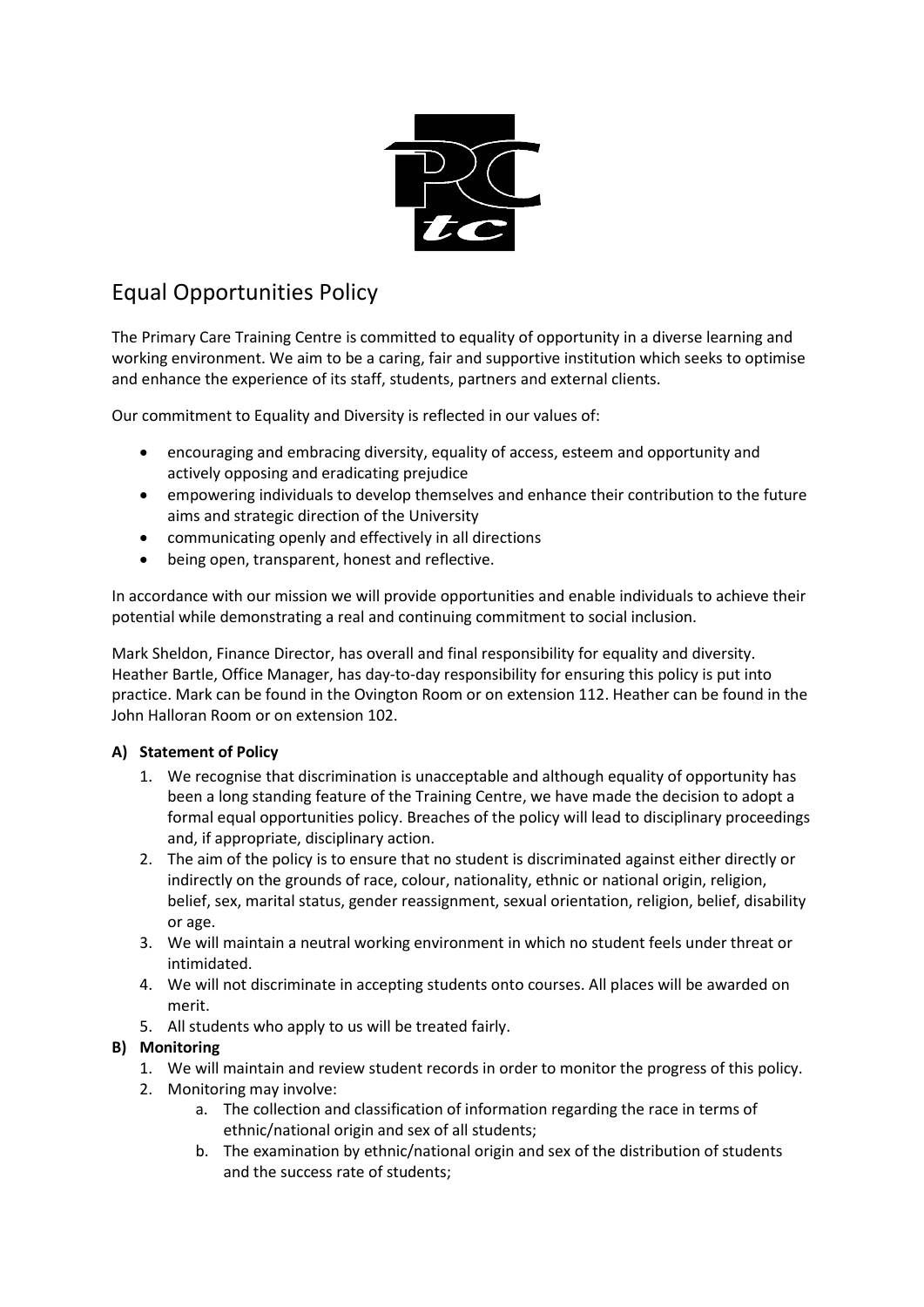3. The results of any monitoring procedure will be reviewed at regular intervals to assess the effectiveness of the implementation of this policy. Consideration will be given, if necessary, to adjusting this policy to afford greater equality of opportunities to all students.

# **C) Core Principles**

These core principles have been designed to enhance the experience of all members of the PCTC community by promoting a safe, supportive and effective environment. They apply equally to face to face, telephone and all forms of electronic communication including social networking sites.

- Be Respectful For example, ensure your interactions are always respectful and professionally conducted and University facilities are appropriately used.
- Be Sensitive For example, be aware of your language and behaviour to ensure it respects others and recognises diversity.
- Be Understanding For example, ensure there is mutual respect by listening to others (be aware your voice may be more easily heard in some venues than others).
- Be Punctual For example, make sure you arrive, start and finish on time. Let the appropriate person know if you are delayed. To avoid disruption to others, late entry to a session may not be possible.
- Be There For example, actively participate to get the most out of the time available.
- Be Prepared For example, make sure you have done the necessary preparatory work. If insufficient preparation has been done it may not be possible for the planned activity to take place. Students who have attempted but had difficulty with preparatory work should bring this to the attention of the relevant staff member.
- Be Considerate For example, use mobile phones and electronic devices with an awareness of how this might impact on others.

# D) **Student Guidance** - Promoting a Mutually Respectful Community Behaviour

A reasonable and supportive approach from all students and staff is necessary to ensure a conducive learning experience. Therefore all students and staff have a shared responsibility for promoting a mutually respectful university community and positive learning environment. You should:

- Familiarise yourself with the core principles
- Familiarise yourself with Part E of this guidance.
- Contribute to the development and use of the core principles for activities you participate in. For example, you may request that a peer abides by the agreed core principles.
- Inform the relevant member of staff of inappropriate behaviour.
- Share on-going concerns with the relevant person, for example, your course tutor.
- Be aware of the associated Training Centre policies and procedures and any Professional Codes of Conduct that apply.

# E) **Staff Guidance** - Promoting a Mutually Respectful Training Community

A reasonable and supportive approach from all students and staff is necessary to ensure a conducive learning experience. Therefore all staff and students have a shared responsibility for promoting a mutually respectful university community and positive learning environment. Be Proactive:

- Avoid assuming that every person arrives equipped to understand and manage the training centre environment and finds it easy to articulate what they need
- Familiarise yourself with the core principles
- Familiarise yourself with Part D of this guidance.
- Be clear about individuals' responsibility to behave appropriately and the reasons for doing so. For example, so that:
	- $\circ$  Everyone has the opportunity to experience an environment of mutual respect, sensitivity and equal opportunity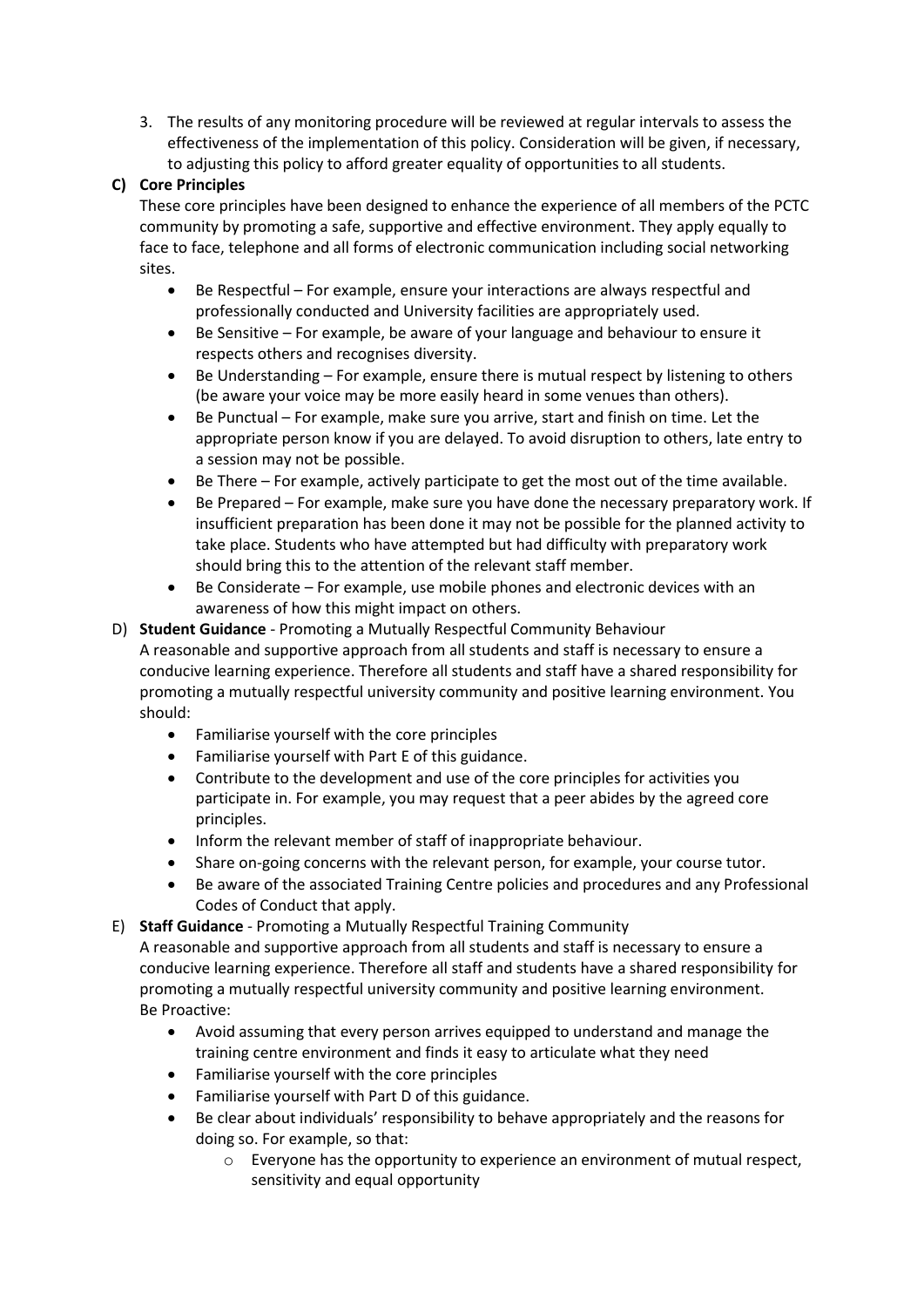- o Effective learning can take place
- o Everyone has an opportunity to display key transferable professional skills which may enhance employability
- o Codes of Professional Conduct (where relevant) can be met
- Think about setting out some clear guidance/boundaries for all from the outset. This provides a basis upon which to gently and sensitively raise issues with those who are not being respectful.
- It can be useful to consider why a person is behaving in an unacceptable manner.
- Address issues swiftly delay may be perceived as the behaviour being acceptable/the situation can escalate.

Re-enforce the core principles when appropriate. You will need to use your judgement on how to deal with circumstances as they arise – you may find the following suggestions useful:

- Remind individuals/groups that their behaviour influences how they are perceived by others.
- Attempt to talk directly to those concerned if appropriate.
- Where appropriate discuss with the group any specific situation where the core principles are not being kept.

If needing to raise an issue with an individual/group, consider the following actions, as appropriate to your role:

- Acknowledge that they are dealing with…. / feeling…..
- Be clear about what is appropriate/acceptable behaviour and why.
- Give examples of where their behaviour has been inappropriate and the effect of this on yourself/others. Give examples of good behaviour if possible.
- Ask if there are any reasons for the situation. We cannot know what has led them to this point.
- Explain how it is detracting from them getting the most from their experience.
- Ask them if they need any support and refer as appropriate.
- Explain the limits of your role but what is available elsewhere.
- Explore options and agree a helpful course of action, if appropriate. For example, monitor for two weeks, get together and review how it has been. Use this as an opportunity for positive feedback (Be careful not to ask them to do something that others don't have to do as this could be construed as discrimination).
- Be clear that continued unreasonable behaviour may lead to disciplinary action.
- Be aware of the associated University policies and procedures and any Professional Codes of Conduct that apply.

After the problematic situation, make sure you talk to someone about what happened and if appropriate make a record of events in accordance with Teesside University School of Health and Social Care guidance. Consider:

- Seeking support from the appropriate person. For example: line manager, mentor, tutor.
- Notifying the relevant person. For example: line manager, tutor, module leader. This may be a pattern of behaviour.

In the learning environment:

• Following a warning to individuals about their behaviour you can ask those concerned if they would prefer to leave. This can resolve the situation but if not, you can request they leave.